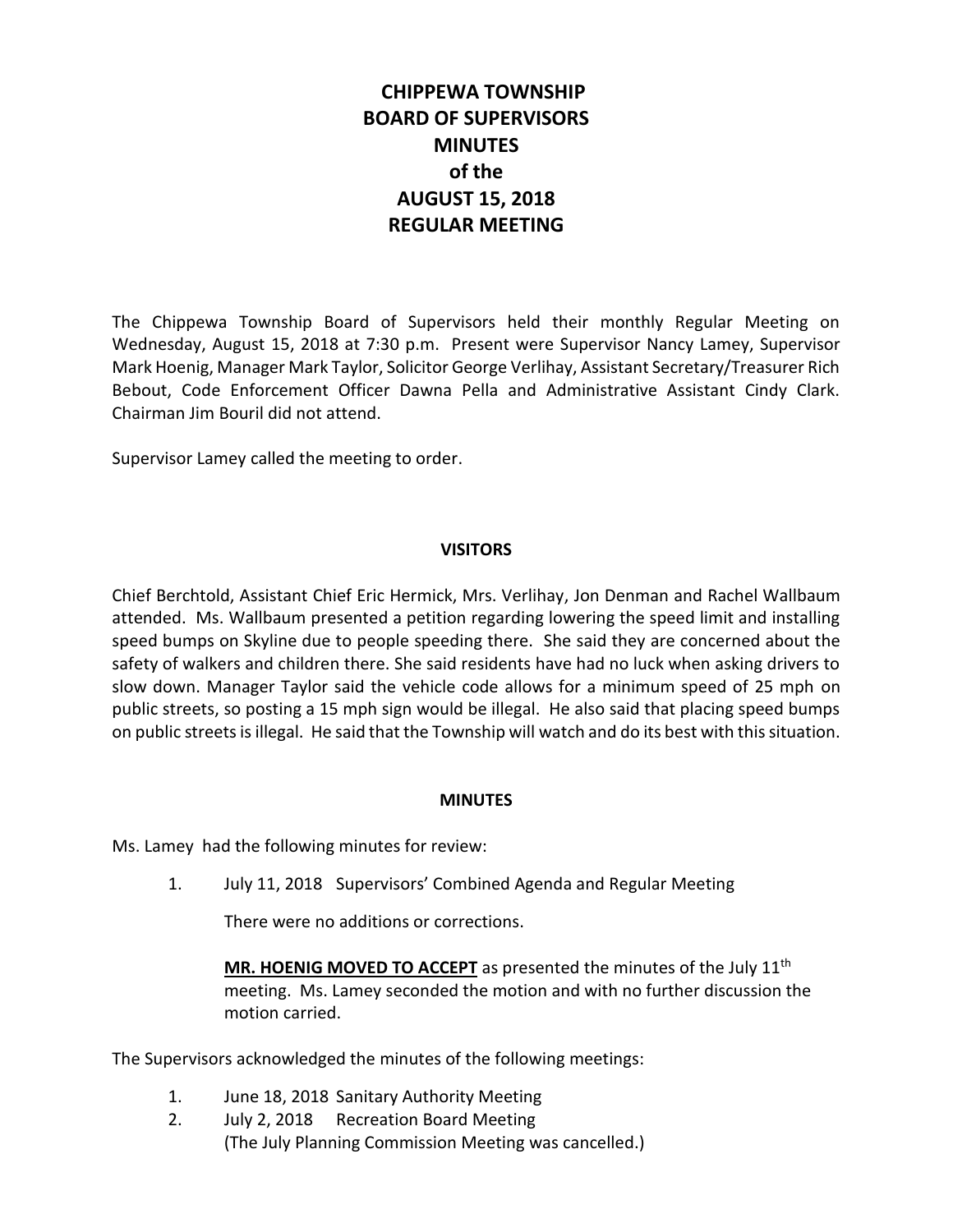# **ITEMS TO BE ACTED ON**

The following items to be acted on were presented:

# 1. **Beaver County Auto Car Wash Land Development**:

Manager Taylor said that Beaver County Auto is planning to build a car washing facility next to Sal's parking lot. The dealership will wash vehicles there after servicing. Their present car washing facility is in the Nissan building. The plan met the Township's points requirement. The Manager said that their request was approved at last night's Planning Commission Meeting with no contingencies and the Commission recommends that the Supervisors allow this.

**MR. HOENIG MOVED TO APPROVE THE REQUEST** for the car wash. Ms. Lamey seconded the motion and with no further discussion the motion carried.

### 2. **Riggle Lot Line Revision:**

Manager Taylor said this is regarding the purchase of 4 ft. of land from a neighbor. They are building an addition and did not meet the 10 ft. set back requirement. The Planning Commission recommended approval of the lot line revision on the condition that Jeff Frye finish his review.

**MR. HOENIG MOVED TO APPROVE** the Riggle lot line revision on the condition that Jeff Frye finish his review. Ms. Lamey seconded the motion and with no further discussion the motion carried.

# 3. **Appointment to the Sanitary Authority:**

Manager Taylor had an additional item to add to the "Items to be Acted On" list. Gary Davison had previously resigned from the Board of the Bradys Run Sanitary Authority. The Manager provided the Supervisors with a copy of a letter from Council President Jason Landsbach of Big Beaver Borough, who recommends Mr. Luke Taiclet to replace Mr. Davison. The unfinished term will end on the first Monday of January in 2021.

**MR. HOENIG MOVED TO APPOINT** Luke Taiclet to the Board of the Bradys Run Sanitary Authority to replace Mr. Davison. Ms. Lamey seconded the motion and with no further discussion the motion carried.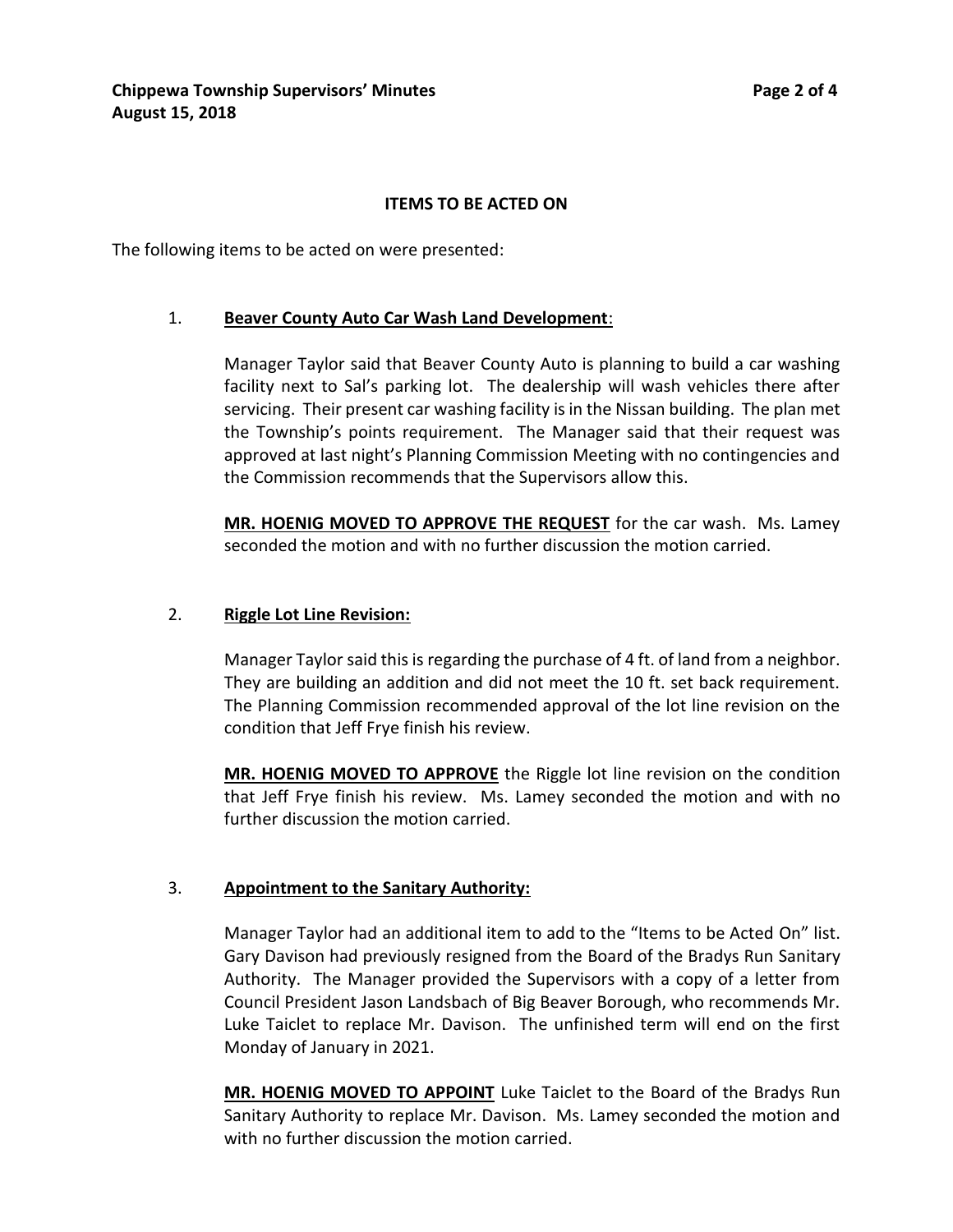#### **REPORTS**

Ms. Lamey had the following reports for review:

- 1. Financial Report
- 2. Police Department Report
- 3. Road Report
- 4. Wage Tax/OPT Report
- 5. Real Estate Tax Report
- 6. Zoning Report
- 7. Code Enforcement Officer's Report
- 8. Fire Department Report

#### **MANAGER'S REPORT**

Manager Taylor had the following items for discussion:

# 1. **Resolution #2018-9 – Accepting Milan Drive:**

Manager Taylor asked Attorney Verlihay to speak about this. Attorney Verlihay said a resolution is required to make Milan Drive an official road of the Township. After passage, the resolution will be recorded at the clerk of court's office and the deed recording office. PennDot will add this road to our liquid fuels reimbursement to help defray the cost of maintenance for the road.

**MR. HOENIG MOVED TO PASS** Resolution #2018-9. Ms. Lamey seconded the motion and with no further discussion the motion passed.

# 2. **FNB General Obligation Term Loan (Heating and Cooling):**

Manager Taylor said the heating and cooling system in the municipal building has not been working properly. The plan is to do the improvements over time and not all at once. The Township wants to get a loan and receive interest on the money and First National Bank has the best rate for the term. He said it would be 3.69% for 4 years for \$500,000. He asked the Board to vote on continuing to move forward with this plan. Solicitor Verlihay will be provided info for an ordinance.

**MR. HOENIG MOVED TO MOVE FORWARD** with this FNB loan for heating and cooling and with directing Solicitor Verlihay to proceed with the paperwork for the loan. Ms. Lamey seconded the motion and with no further discussion it passed.